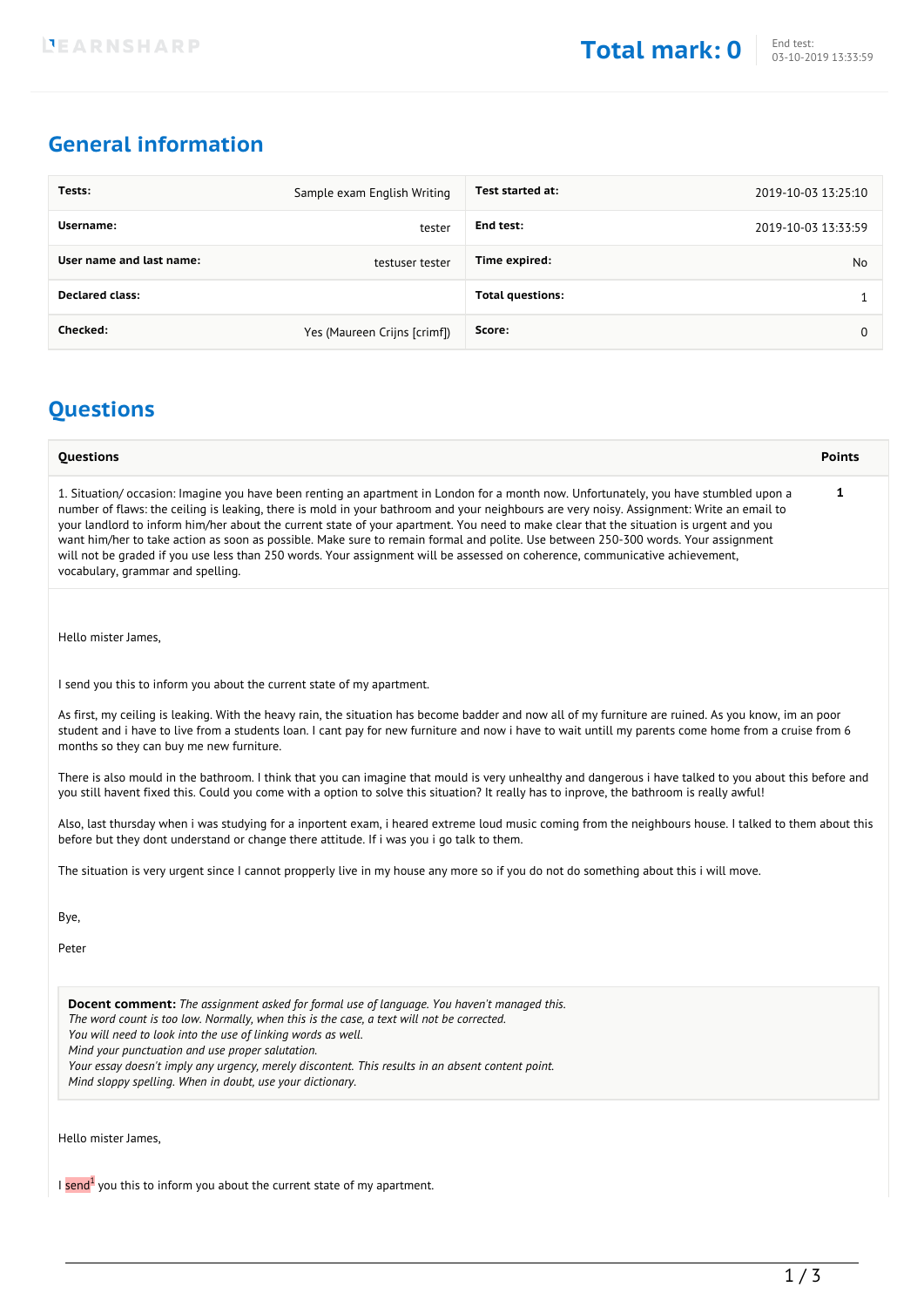As first, my ceiling is leaking. W<u>i</u>th the heavy rain, the situation has become <mark>badder<sup>2</sup> and <u>n</u>ow all of my furniture are<sup>3</sup> ruined. As you know, <mark>im<sup>4</sup> an<sup>5</sup> poor</mark></mark> student and i<sup>6</sup> have to live from<sup>7</sup> a <mark>students<sup>8</sup> loan. I cant<sup>9</sup> pay for new furniture and now i<sup>10</sup> have to wait <mark>untill<sup>11</sup> my parents come home from a cruise from</mark></mark> 6 months so they can buy me new furniture $^{12}$ .

There is also mould in the bathroom. I think that you can imagine that mould is very unhealthy and dangerous i<sup>13</sup> have talked to you about this before and you still <mark>havent<sup>14</sup> fixed this. Could you come with a<sup>15</sup> option to solve this situation? It really has to <mark>inprove<sup>16</sup>, the bathroom is really awful!</mark></mark>

Also, last <mark>thursday<sup>17</sup> when i<sup>18</sup> was studying for a <mark>inportent<sup>19</sup> exam, i<sup>20</sup> heared<sup>21</sup> extreme<sup>22</sup> loud music coming from the <mark>neighbours<sup>23</sup> house. I talked to</mark></mark></mark> them about this before but they  $\frac{1}{\text{dom}t^{24}}$  understand or change there<sup>25</sup> attitude. If  $i^{26}$  was youi go talk<sup>27</sup> to them.

The situation is very urgent since I cannot <mark>propperly<sup>28</sup> l</mark>ive in my house <mark>any more<sup>29</sup> so if you do not do something about this i<sup>30</sup> will move.</mark>

Bye,

Peter

### **Mistake**

#### **1. Grammar 8**

- $^1$  Verb tenses [send $^1$ ] wrong tense use Continuous tense.
- $2$  Comparative/ superlative [badder<sup>2</sup>]
- $3$  Subject verb agreement [are $3$ ]
- $^7$  Prepositions [from<sup>7</sup>]
- $12$  Word order [come home from a cruise from 6 months so they can buy me new furniture $12$ ]
- $21$  Verb tenses [heared $21$ ] look up the correct past tense
- $22 -$  Adjective/ adverb [extreme<sup>22</sup>]
- $29$  Conditionals [was youi go talk $^{27}$ ]

#### **2. Spelling 22**

- $^4$  Punctuation [im $^4$ ]
- $^5$  Spelling [an $^5$ ]
- $^6$  Capitalisation [i $^6$ ]
- $^8$  Punctuation [students $^8$ ]
- $^9$  Punctuation [cant $^9$ ]
- $10$  Capitalisation  $[i^{10}]$
- $11 -$  Spelling [untill $11$ ]
- $13 -$  Capitalisation  $[i]$ <sup>13</sup>]
- $14$  Punctuation [havent $14$ ]
- $15$  Spelling  $[a^{15}]$
- $16 -$  Spelling [inprove $16$ ]
- $17$  Capitalisation [thursday $17$ ]
- $18$  Capitalisation  $[i^{18}]$
- $19 -$  Spelling [inportent<sup>19</sup>]
- $20$  Capitalisation [ $i^{20}$ ]
- $23$  Punctuation [neighbours<sup>23</sup>]
- $24$  Punctuation [dont<sup>24</sup>]
- $25$  Spelling [there<sup>25</sup>]
- $28 -$  Capitalisation  $[i^{26}]$
- <sup>30</sup> Spelling [propperly<sup>28</sup>]
- $31 -$  Spelling [any more<sup>29</sup>]
- $32$  Capitalisation  $[i^{30}]$

## **Not mistake**

#### **1. Task achievement 1**

 $33 - B1$ : Target reader is on the whole informed. Some information may be irrelevant or missing. []